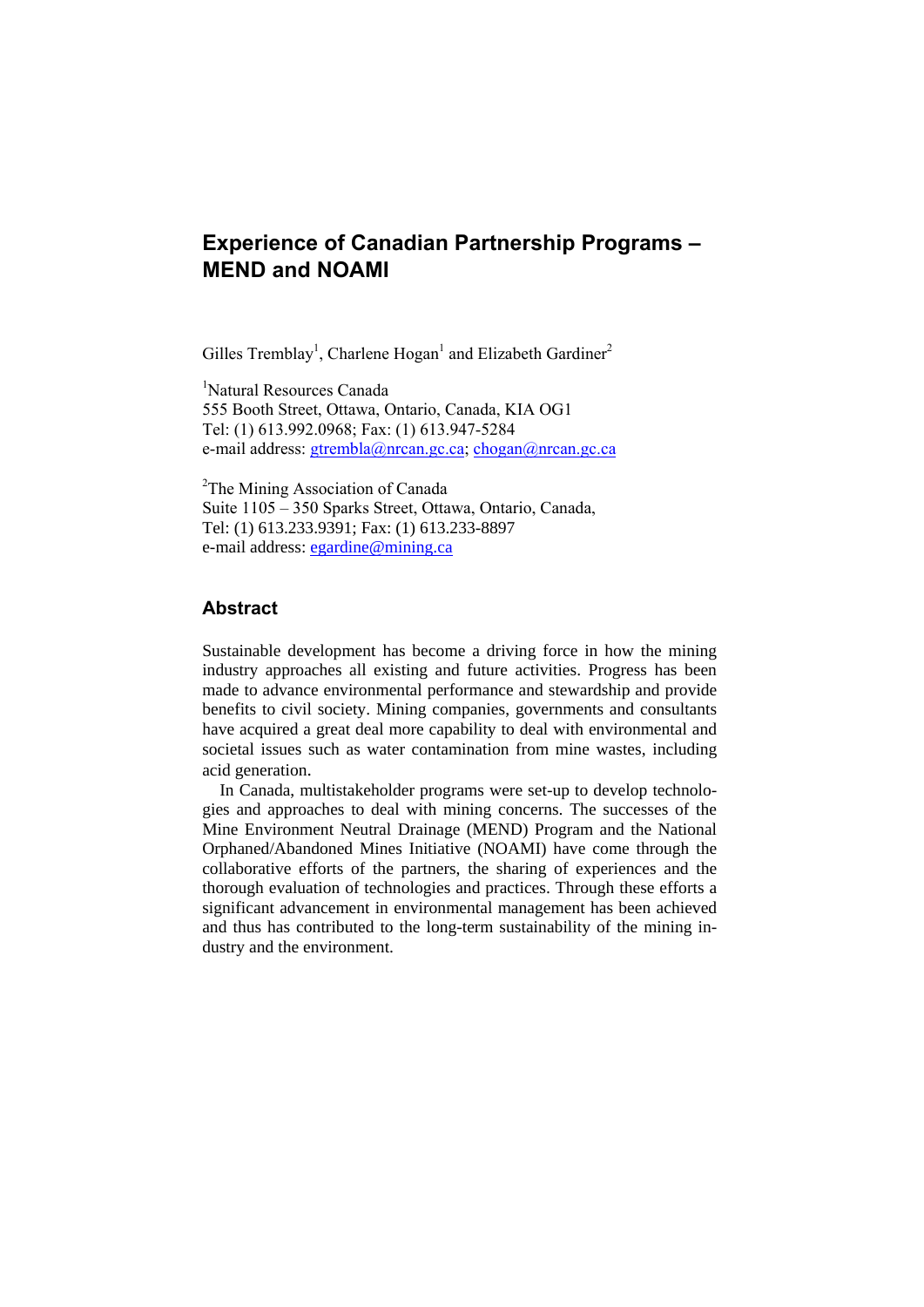# **1 Introduction**

Mining with environmental stewardship involves not only optimizing the technical performance of mining and extraction processes so as to maximize the profitability of an operation, but also entails leaving a positive environmental and social legacy. Up until the 1970's, the focus was primarily on generating profits. Since that time, there has been a growing awareness of the need to minimize the negative imprint that mining has left on the natural environment. In the 1980s a collective approach to problem solving emerged in Canada. Multi-stakeholder initiatives that address technical issues of national importance have been models for cooperation among industry, various levels of government, NGOs (non-governmental organizations) and First Nations (i.e. aboriginal Canadians).

Programs are frequently launched to focus research efforts into areas of concern, and also to obtain information for formulating sound policy. It is especially important in the environmental area to ensure that government policy is underpinned by sound science. The benefit of the collaborative programs has come through the sharing of experiences, the thorough evaluation of technologies and their incremental improvement.

The Mine Environment Neutral Drainage (MEND) initiative was the first international multistakeholder program to develop scientifically based technologies to reduce the effect of acidic drainage. The MEND model of collaboration is now being used by both Canadian and international programs to address issues of national importance. The National Orphaned and Abandoned Mines Initiative (NOAMI) adopted the MEND framework to develop a policy-based program for remediation of orphaned and abandoned mine sites in Canada.

# **2 Mine Environment Neutral Drainage (MEND) Program**

#### **2.1 Background**

Acidic drainage has long been recognized as the largest environmental liability facing the Canadian mining industry, and to a lesser extent, the public, through abandoned mines. Since 1987 the Canadian mining industry and governments have been cooperating to develop technology to prevent and control acidic drainage.

The original 9-year MEND Program (1989-1997) and its subsequent initiative MEND2000 (1998-2000) contributed greatly to the understanding of acidic drainage. Tremendous technical progress was made in the areas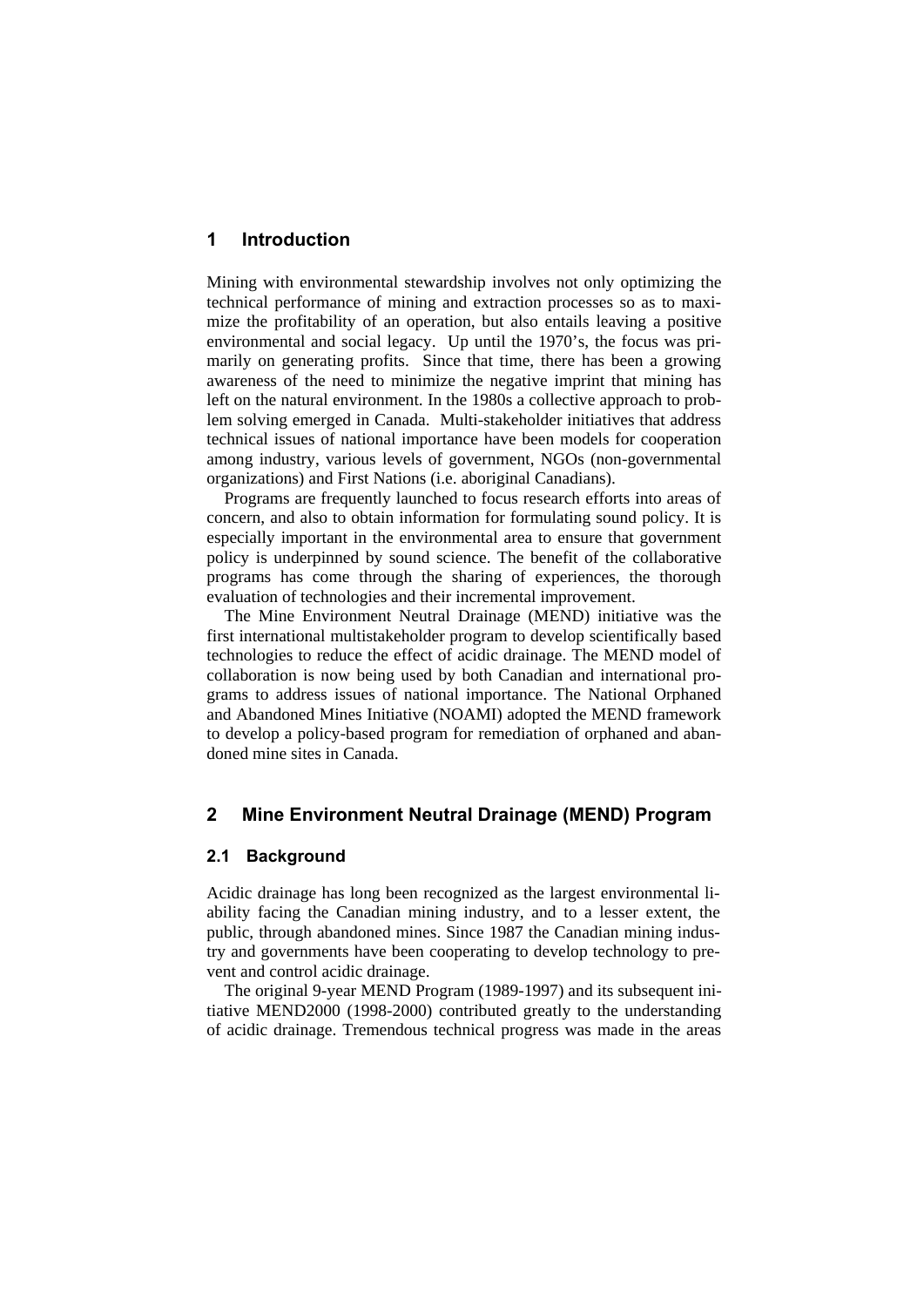of prediction and modelling, prevention and control, disposal technologies, lime treatment, passive treatment and monitoring. Despite the progress, acidic drainage remains the most significant environmental issue facing the mining industry, governments and the public. Therefore in 2001, funding was provided to launch a renewed initiative, called MEND3 (recently renamed "MEND"), to identify Canadian national and/or regional information needs.

The first major activity was a "gap analysis" report (MEND 8.1) that identified opportunities to advance acidic drainage knowledge, along with a prioritized list of research needs. In April 2002, the recommendations of this study were reviewed during a multistakeholder Strategy Session held in Ottawa (MEND 8.2). This session developed and recommended a number of research activities for a multi-year program. A questionnaire was also distributed to the MEND Network to help define research priorities. The conclusion was that closure management, verification of technologies, metal leaching, passive treatment, early prediction and sludge management were viewed as the top priorities. Strong support was also given for more information on cold temperature effects and paste backfill. The need for guidance documents, technology transfer activities (e.g. workshops), and updates on emerging technologies was identified as a crosscutting theme within each of the priorities.

 Based on the widespread support received from all stakeholders, a recommendation was made to move ahead with a renewed MEND research program. The Mining Association of Canada (MAC), Environment Canada and Natural Resources Canada (NRCan) provided funding of more than \$350K, which supported a number of projects in 2003:

- Underground Paste Backfill. Compilation and review of available information pertaining to the geochemical characterization of paste backfill (using sulphide tailings) and methods used to predict environmental impacts.
- Case Studies of Metal Leaching/Acid Rock Drainage (ML/ARD) Mines. Case studies that illustrate site-specific application of ML/ARD mitigation and assessment at five mine sites in British Columbia, Canada.
- Checklist of Potential Information Requirements in ML/ARD Assessments and Mitigation Work. The document lists potential information requirements and factors to consider ML/ARD work and serves as a general guide for practitioners employed by the mining industry, regulators and the public reviewing their work, as well as educators and students.
- Dry Covers Manual. The objective of the manual is to incorporate and integrate the best available technology on dry covers. A summary volume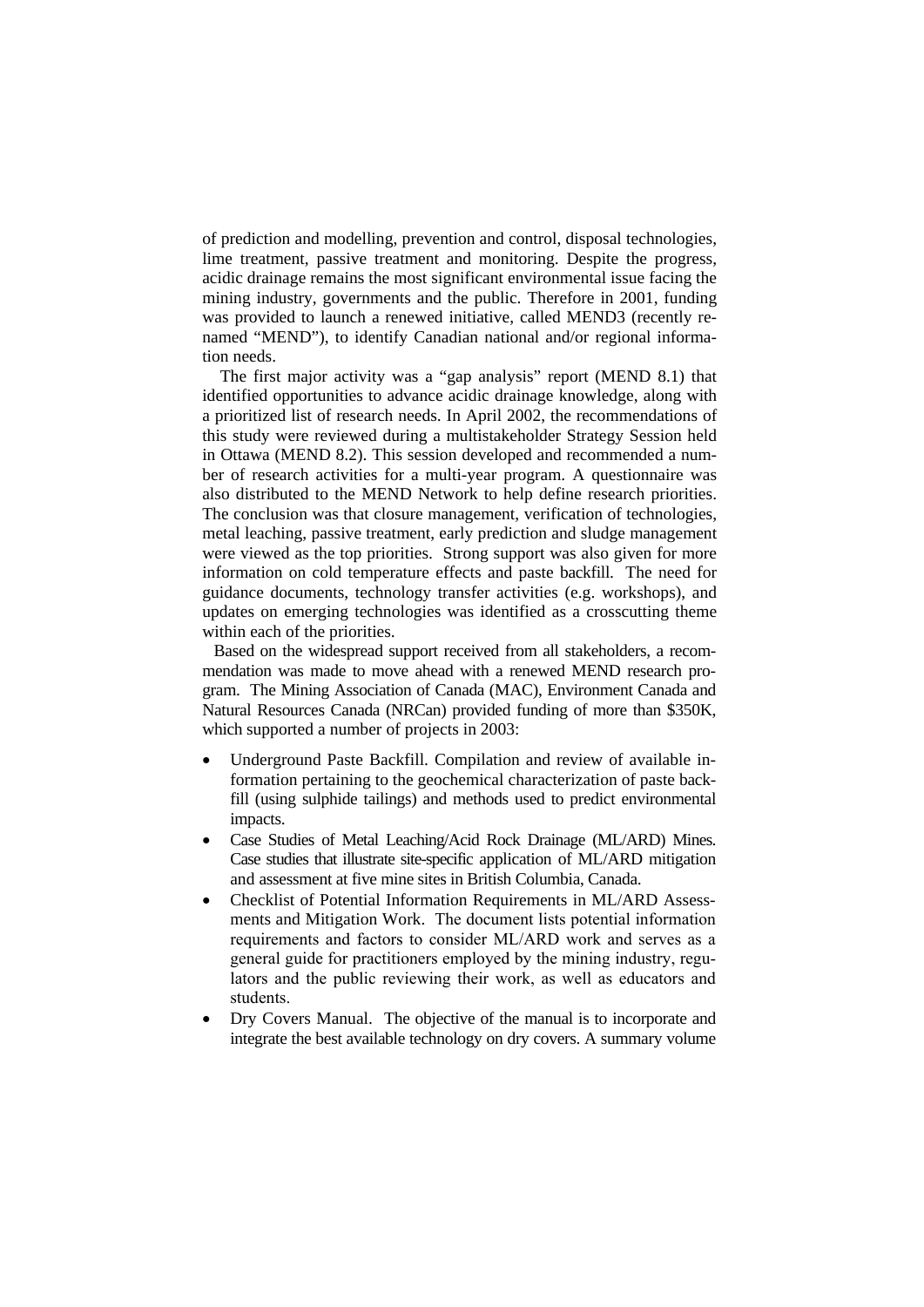and four technical documents on theory and background, site characteristics, cover design and modelling, field performance monitoring and case studies are available.

- Covers for Reactive Tailings in Permafrost Regions. A general review of covers for reactive tailings in permafrost regions. Factual information on three case histories is included.
- Assessment of Disposal Options for Lime Sludge. State-of-the-art review and assessment of available disposal options for lime sludge. Options are to be evaluated for feasibility, environmental impact and relative costs.
- Review of Neutral Leaching. A review of mining operations in Canada to scope out the priority metals and chemicals of concern related to non-acid generating mine waste.
- Case Study Assessments at Canadian Mine Sites. A study to assess and verify the effectiveness of acidic drainage pollution prevention and control techniques. In the first phase five sites were assessed. Phase II will include field studies at two of these sites. Case studies will be prepared..

Many of these projects are state-of-the-art reviews, the results of which will better define future research projects.

Another important activity for MEND in 2003 was its participation in the Sixth International Conference on Acid Rock Drainage (6<sup>th</sup> ICARD), held in Cairns, Australia in July. About 250 delegates from 19 countries attended the event. With a theme of *Application and Sustainability of Technologies,* the conference continued the tradition of previous ICARDs in presenting the results of cutting-edge research and innovative technologies relevant to acidic drainage.

For 2004, MEND has secured funds totaling approximately \$300K from MAC and NRCan. Projects this year will include further refinements to the dry covers manual, participation in the INAP (International Network for Acid Prevention) scale-up project at Diavik, updating the "draft" Prediction Manual and hosting two workshops (Sudbury in May; Vancouver in December).

## **2.2 Technology Transfer**

An integral part of MEND is technology transfer - the dissemination of information on developed technologies to the partners and the public. Information is transferred through a number of routes. A MEND web site (**http://mend.nrcan.gc.ca**) is regularly updated with report summaries, a publication list, case studies, newsletters, workshop and conference announcements and links to other relevant initiatives.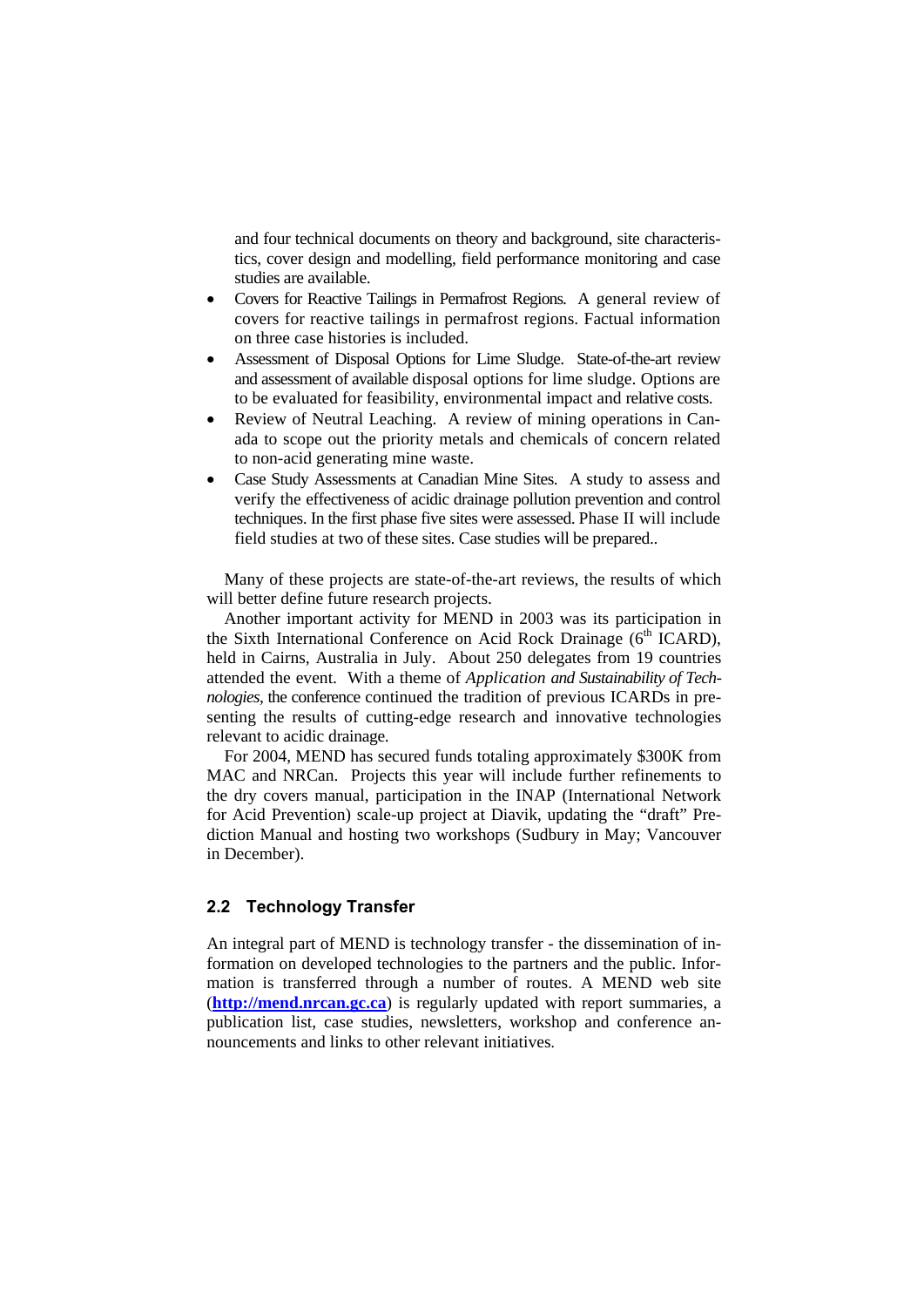The MEND Manual (MEND 5.4.2), released in 2001, summarizes work completed in MEND in a format that provides practitioners in the Canadian industry and government with a manageable single reference document. The MEND Manual and the MEND technical reports are available from the MEND Secretariat in paper and/or electronic versions. In addition, over 160 of the MEND technical documents are available on three CD-ROMs.

#### **2.3 Other Aspects of MEND's Success**

Aside from its technical successes, MEND has been described as a model way for industry, governments and NGOs to cooperate in technology development for advancing environmental management in the mining industry. Decisions are now being made based on sound science. Reasons for this include:

- The high return on the investment targeted and achieved, in terms of knowledge gained and environmental and technical awareness of the scope of the problem and credible scientific solutions.
- The partnership and improved mutual understanding developed between the two levels of government and the mining industry in search of solutions to a major environmental problem. MEND has also fostered working relationships with environmental groups, ensuring that they are an integral part of the process.
- The small dedicated secretariat group that coordinated activities, managed the accounting, reporting and technology transfer, and was the "glue" which held the program together. This Secretariat is located at NRCan/CANMET in Ottawa.
- The extensive peer review process that was both formal and informal, and resulted in enhanced credibility of the information base.
- The dynamic approach taken for transferring the knowledge gained during MEND.

# **2.4 MEND Model**

The MEND model of collaboration has been used successfully by numerous other national and international programs. Examples of MEND-based programs directed towards environmental improvements include the Aquatic Effects Technology Evaluation (AETE–Canada) Program, the Toxicological Investigations of Mining Effluents (TIME-Canada) Network, the National Orphaned and Abandoned Mines Initiative (NOAMI-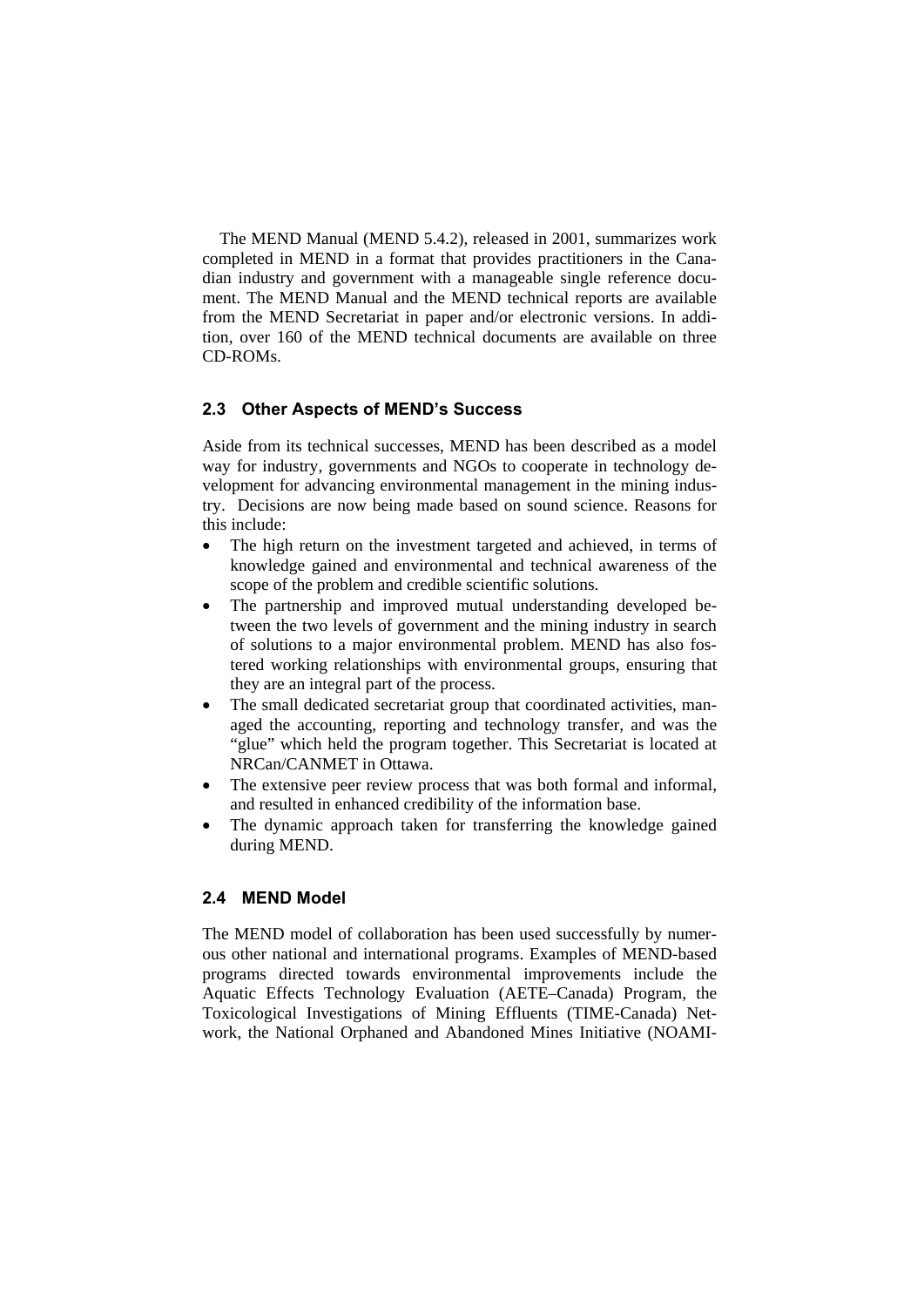Canada) and the Acid Drainage Technology Initiative (ADTI-Coal and ADTI-Metal – USA).

# **2.5 Global Alliance**

The International Network for Acid Prevention (INAP) was formed in 1998 by a number of international mining companies dedicated to reducing the liabilities associated with sulphide-bearing mine materials. In 2002, INAP formally proposed the concept of an international model of interaction among the various organizations involved in acidic drainage (INAP, MEND, ADTI, and the Australian Centre for Mining Environmental Research (ACMER) in Australia). A Statement of Mutual Intent was prepared and a formal announcement was made at the  $6<sup>th</sup>$  ICARD. The Global Alliance partnership between INAP and the regional organizations brings numerous benefits to the partners, including additional resources, minimization of research duplication, worldwide links and enhanced technology transfer capabilities. The Global Alliance is seeking additional regional partners.

An immediate benefit to the alliance is a greater understanding of the activities of each organization and possible joint support of projects that are of mutual interest. For example INAP co-sponsored the  $10<sup>th</sup>$  Annual ML/ARD Workshop held in Vancouver, December 2003 and MEND is providing funds to INAP's Waste Rock Scale-up project at Diavik.

#### **3 National Orphaned/Abandoned Mines Initiative (NOAMI)**

## **3.1 Introduction**

The assessment and remediation of orphaned and abandoned mine sites across Canada has received increased national attention over the past two years. With establishment of the NOAMI in 2002, Canadian Mines Ministers signalled their commitment to address this serious environmental issue. NOAMI is a co-operative Canadian program that is guided by an advisory committee consisting of the mining industry, federal/provincial/territorial governments, environmental non-governmental organizations and First Nations. The advisory committee's role is to assess key issues and put forward recommendations concerning collaborative approaches and partnerships in the implementation of remediation programs across Canada.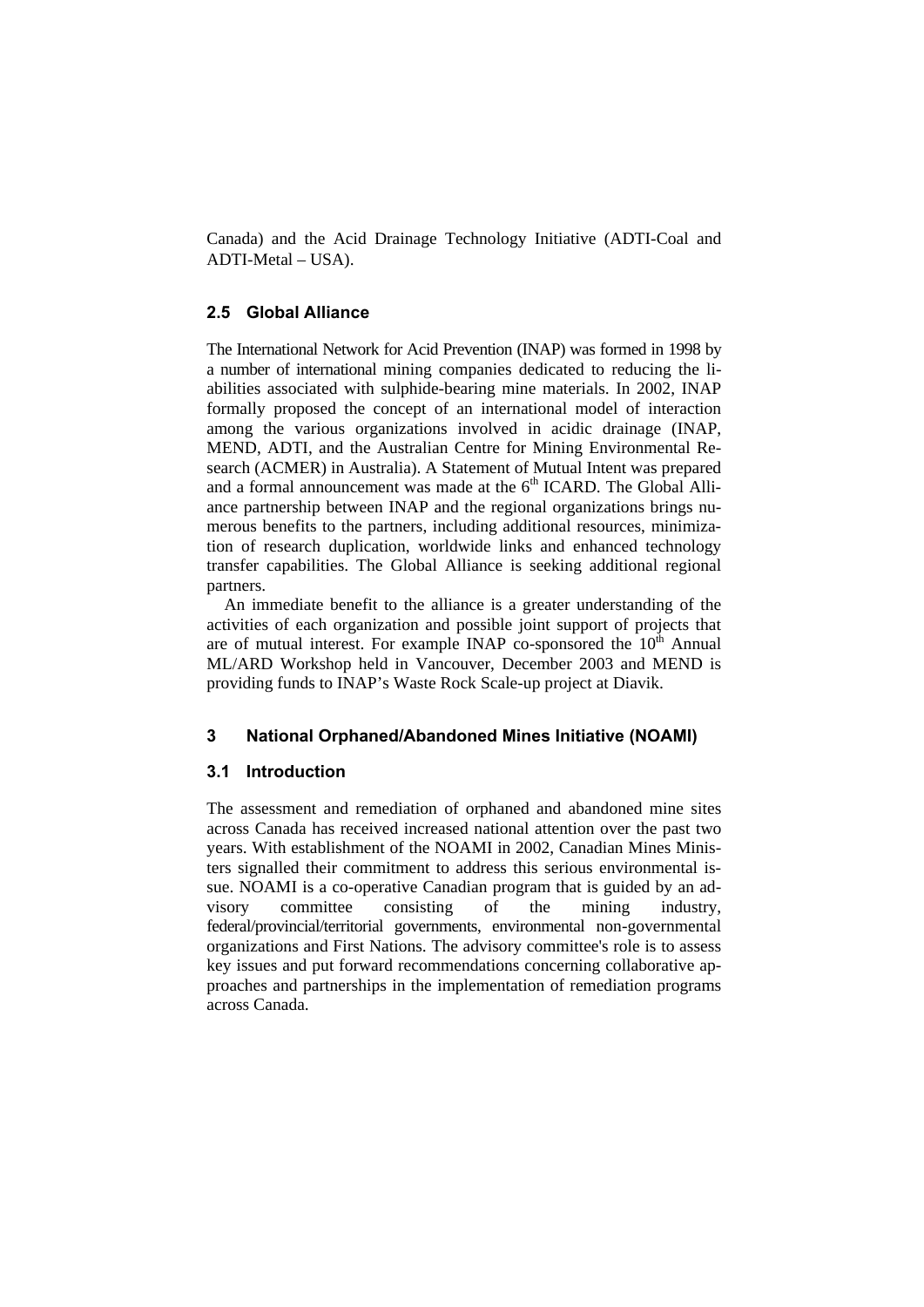# **3.2 Background**

Mining has been central to the Canadian economy for over 100 years and Canada is a supplier of mineral commodities worldwide. The long history of mining in Canada has resulted in more than 10,000 orphaned and abandoned mine (OAMs) sites requiring varying degrees of rehabilitation. The legacy of OAMs, with the associated environmental liability, human health concerns and the financial costs of clean up, is a serious issue facing Canada. OAMs exist within all mining jurisdictions in Canada. These sites, however, are not well documented with respect to their numbers or their associated physical, health, environmental impacts and liabilities. Further research and compilation of information on OAMs is necessary to enable sound decision-making, cost-efficient planning and sustainable rehabilitation. Such information is also necessary to ensure transparency of decision-making and access to information by governments, civil society, industry and other stakeholders.

Recent estimates (Tremblay, 2002) demonstrate the general scope of the problem in Canada. Wide variations in the reported numbers is noted:

- Canada over 10,000 sites
- Ontario 6,000 historic sites, many in public domain (Hamblin, 2003)
- Nova Scotia over 6,000 mine openings
- Quebec 89 tailings sites at an estimated cost of \$67 million (CAN) to rehabilitate
- BC 1,898 sites
- Manitoba 290 sites

In Ontario, Hamblin (2003) indicates that the number of known abandoned sites is approximately 6,000, containing approximately 18,500 individual hazards. He further states that the cost to rehabilitate all of the abandoned sites in Ontario has been estimated at approximately \$300 million (CAN). The cost to rehabilitate the  $30 - 40\%$  of sites that have reverted to the Crown (Government) has been pegged at approximately \$120 million (CAN).

In October 2002, the Office of the Auditor General of Canada reported the estimated cost of clean up and closure for abandoned mines in northern Canada only (north of 60°) would be \$555 million. These abandoned mines have historically been the responsibility of the federal government, although in some cases responsibility has been devolved to the provincial and territorial level.

Mining regions have become less associated with remote areas, and as populations grow, urban sprawl increases, and more people seek a return to rural living opportunities, the risk of contact with hazards or environmental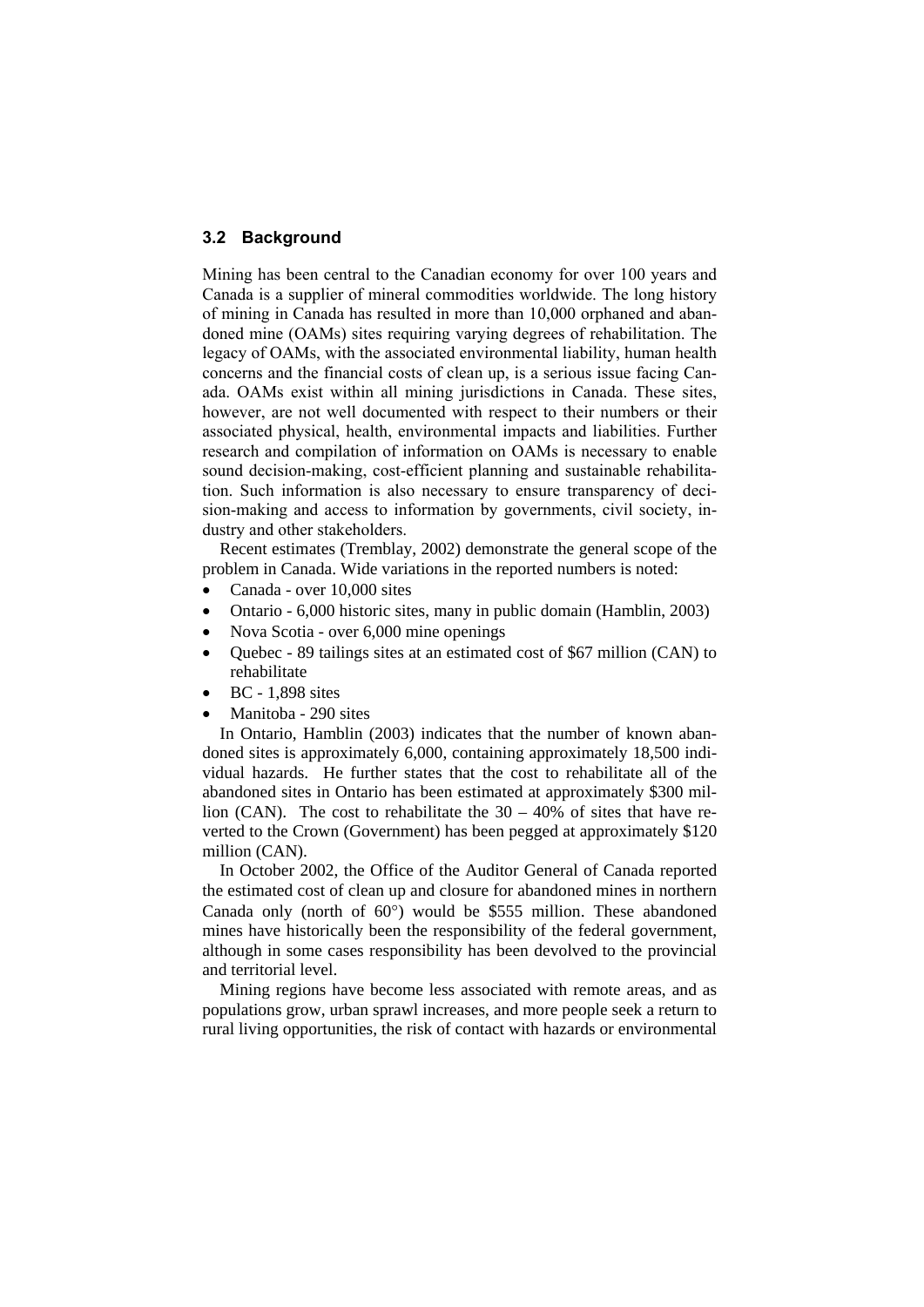impacts associated with abandoned mines has also increased. As well, the number of injuries and deaths due to people entering abandoned mines has increased and as a result, public pressure to deal with these abandoned sites has mounted.

## **3.3 Response to the Problem**

In 1999 and 2000, a number of stakeholders put forth requests to the Canadian Mines Ministers to establish a joint industry-government working group, assisted by other stakeholders, to review the issue of orphaned and abandoned mines. The Ministers supported this initiative and requested that a multistakeholder workshop be organized to identify key issues and priorities.

In early 2001, a federal-provincial-territorial working group was set up to consider cooperative approaches to dealing with problematic orphaned and abandoned mines in Canada. The working group included several different stakeholders, and was developed to undertake planning for a multistakeholder workshop.

The Workshop on Abandoned Mines, held June 2001 in Winnipeg, reviewed the issues for orphaned /abandoned mine sites and identified processes to move forward. Five major themes were discussed: Building a National Inventory; Community Perspectives; Setting Standards and Rational Expectations; Ownership and Liability Issues; and Identification of Funding Models.

Participants developed, by consensus, guiding principles and recommendations that were presented at the Mines Ministers' Conference, September 2001. Ministers agreed on the importance of a large-scale program for the rehabilitation of orphaned/ abandoned mines sites, and requested that an Orphaned/Abandoned Mines Advisory Committee be established.

For the first two years NOAMI has worked with an annual budget of about \$100K, contributed through its government and industry partners. Four task groups were formed to address the following program areas:

- **Information Gathering**
- Community Involvement
- Legislative Barriers to Collaboration
- Funding Approaches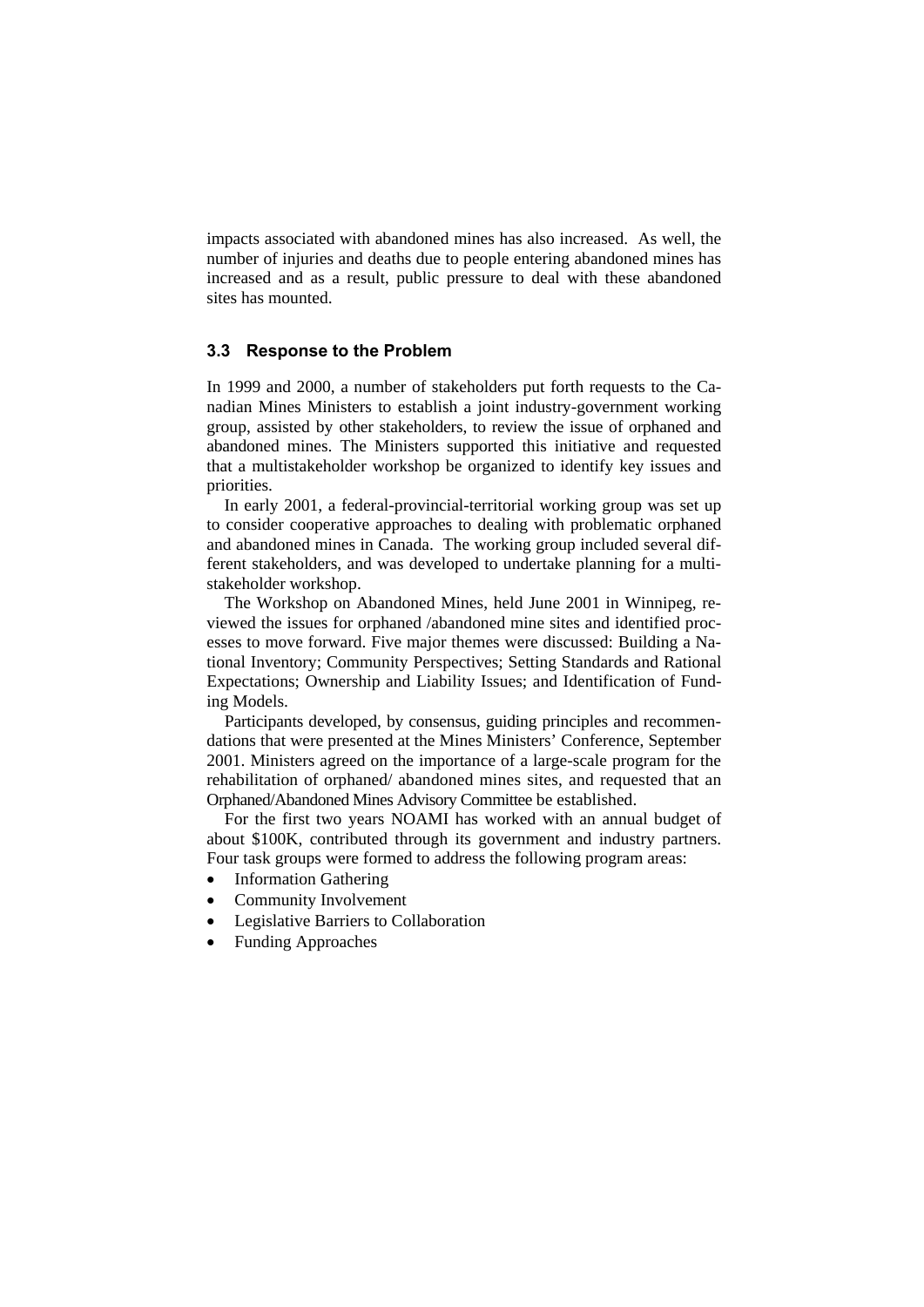# **3.4 Brief Summary of Results to Date**

# *Information Gathering*

A principal objective of the Information Gathering Task Group is to develop capacity for a national inventory of orphaned and abandoned mine sites based on compatible federal/provincial/territorial inventories.

The principal, and challenging, activity of the Task Group is to develop consensus on the definitions and to prepare recommendations for future work. The definition of OAMs varies between jurisdictions in Canada, and the Task Group realized that a "national" definition for NOAMI's use would be essential for the successful creation of a national inventory.

A set of "common parameters" and qualifiers would then be needed for designing and constructing a suitable database on abandoned and orphaned mineral sites. General parameters could include basic information such as type of mine, location etc., while more specific parameters might include specific hazards and risks at each particular site.

#### *Community Involvement*

The objective of the Community Involvement Task Group was to develop a plan to foster community involvement in decision-making on closure and reclamation, and to ensure that targeted end-use and reclamation standards are acceptable to local communities.

Case studies related to community involvement were completed for three Canadian mine sites, along with experiences in community involvement at abandoned mines in the United States. The "lessons learned" from these studies were developed into a series of guidelines and published in the pamphlet "Best Practices in Community Involvement". The eleven guiding principles discussed in the pamphlet are:

- **Communication**
- Inclusiveness:
- **Representation**
- Fostering Confidence in Decision-Making
- Information Dissemination and Communication
- Participation and Representation
- Resources and Assistance
- Facilitation
- **Integration**
- Consistency of Involvement
- Respecting Local Cultures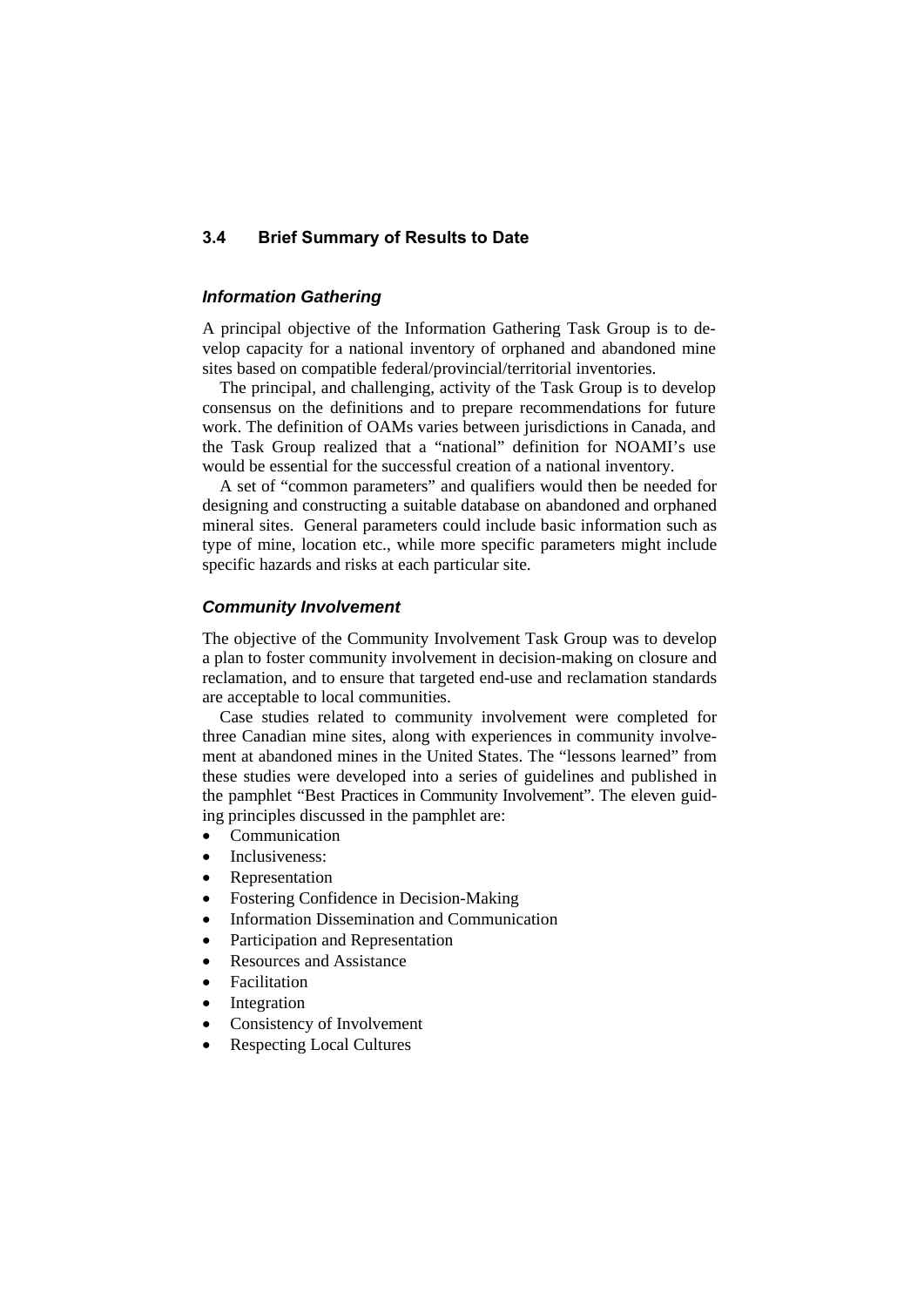These principles were developed for use by governments, industry, local communities and other parties as a template for the development of policy and citizen engagement plans prior to, during and after the rehabilitation of problematic sites. The final report and the pamphlet are available on the NOAMI web site (www.abandoned-mines.org).

While this program area has completed its objectives, NOAMI will continue to examine ways to foster meaningful community involvement and engagement in abandoned mine remediation.

#### *Barriers to Collaboration*

A review was undertaken to examine existing legislative requirements in Canada, and selected international jurisdictions, on regulatory or institutional barriers, liability disincentives, and collaborative opportunities regarding voluntary abatement, remediation, and reclamation of OAMs. Particular emphasis was placed on four approaches: 'Good Samaritan' legislation; permit blocking; allocative versus joint and several responsibility; and non-compliance registries. The final report titled "Barriers to Collaboration: Orphaned/Abandoned Mines in Canada" was completed in 2002.

The report findings provided background for a multistakeholder workshop in Ottawa, 2003 that assessed the key barriers and developed approaches to overcome them. The report and the Workshop Proceedings are posted on the NOAMI web site (www.abandoned-mines.org).

#### *Funding Approaches*

A report titled "Potential Funding Approaches for Orphaned/Abandoned Mines in Canada" (Castrilli, 2003) was prepared that outlined a variety of funding approaches to be considered for the clean up or management of liabilities related to OAMs. Individuals with expertise in this area were surveyed, and the report incorporated their views as well as those of the authors. Advantages and disadvantages of each approach were evaluated and preferred options were recommended for consideration by governments. It was concluded that no single funding approach would constitute a complete solution; a combination of a number of approaches would likely be required. Mechanisms to further discuss and develop funding approaches are underway. The final report is also posted on the NOAMI web site.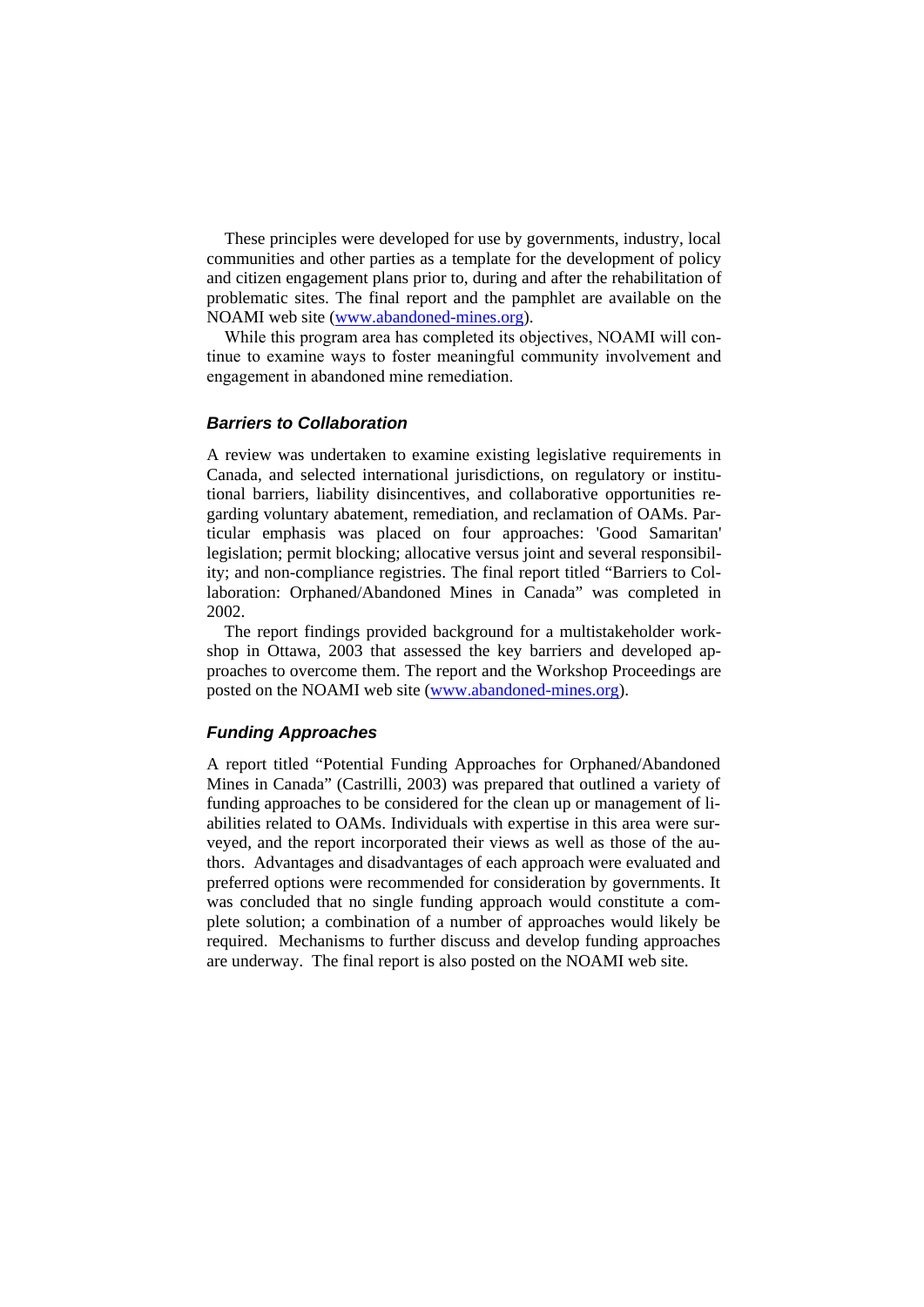## **3.5 Action Framework 2004**

Recommendations from the key program areas were integrated into an "Action Framework". Implementation of the "Framework" will require the ongoing support and in working toward the common goal of OAMs remediation. Key elements of the framework include:

- Development of a policy framework that addresses legislative/regulatory issues commitment of all stakeholders over the next several years. A cornerstone of this approach will be the continued commitment of Canadian Mines Ministers associated with specific challenges presented by orphaned and abandoned mines.
- Development of intergovernmental cost-sharing arrangements to address remediation at high priority sites.
- Development of a series of guideline documents to facilitate OAM reclamation across Canada. These include:
	- Guidelines for legislative review with respect to collaboration, liability and funding;
	- Guidelines for facilitation and co-ordination of voluntary reclamation; and
	- Guidelines for site assessment and prioritization.

As NOAMI moves into 2004 it's role is shifting from broad scope recommendations into more direct interaction with the jurisdictions on policy development. The recommendations put forward by NOAMI were endorsed by the Mines Ministers.

# **3.6 Guidelines for Legislative Review**

The Task Group on Guidelines for Legislative Review was formed in 2004 with the objective "to complete guidelines for jurisdictional legislative reviews with respect to collaboration, liability and funding to ensure that approaches across jurisdictions are consistent, certain, transparent, coordinated and efficient for OAMs in Canada".

The role of NOAMI is to provide guidance on the issues to consider, and these guidelines will be used by the jurisdictions to evaluate their own policies with respect to collaboration, liability and funding.

# **3.7 Information Transfer**

Dissemination of information to the partners and the public in a timely manner is an important function for multistakeholder programs.